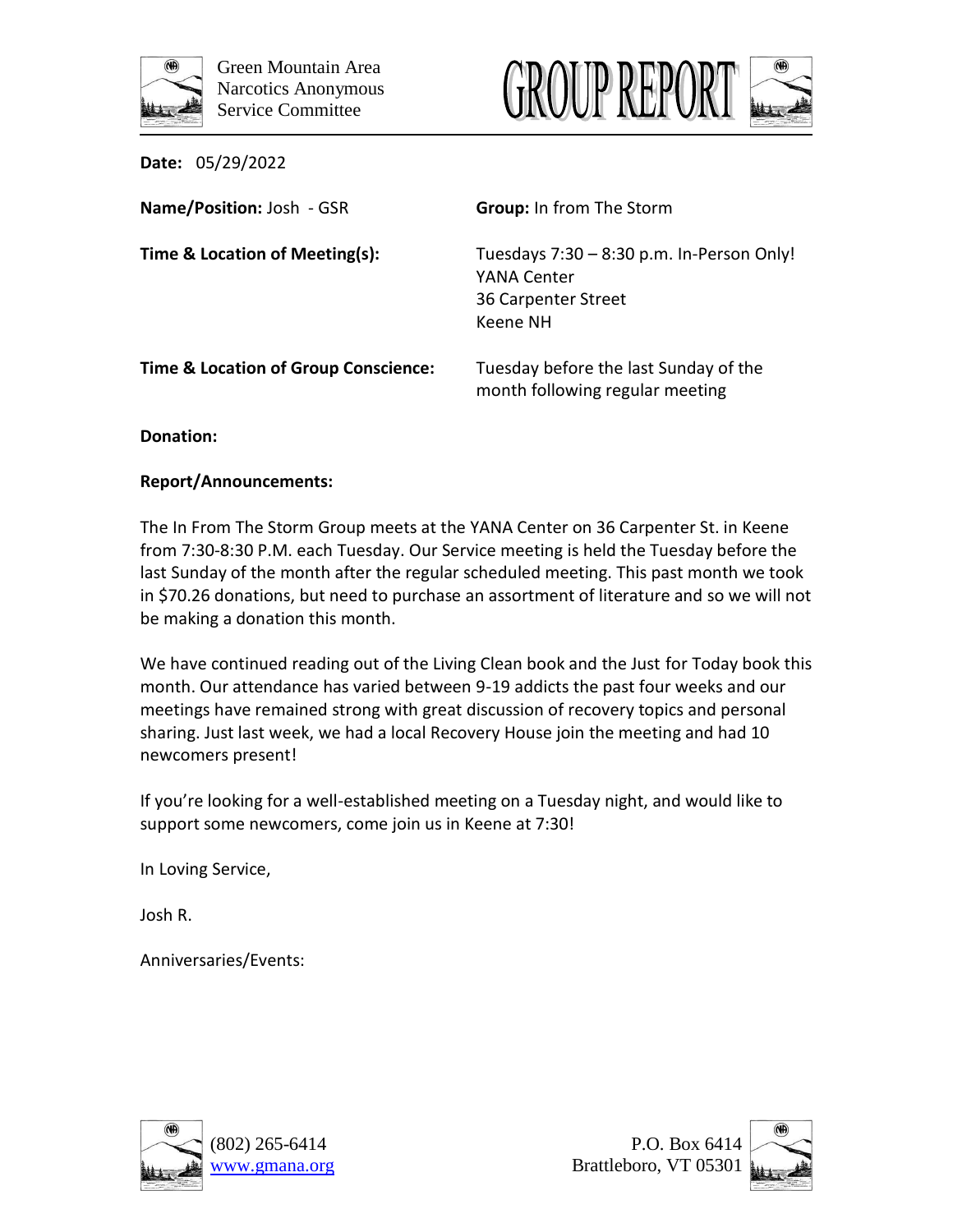



| Name/Position: Gary - GSR                       | <b>Group: Monday Night Mechanics</b>     |
|-------------------------------------------------|------------------------------------------|
| Time & Location of Meeting(s):                  | Monday, 5:45 p.m. Zoom only JFT meeting. |
| <b>Time &amp; Location of Group Conscience:</b> | Monday before Area                       |
| Donation:                                       |                                          |

## **Report/Announcements:**

We have been having around 8 – 15 folks. We are making donations to Area quarterly.

We are having an ongoing discussion at our group conscience about how we are carrying the message – variety of thoughts and different suggestions.

In loving service,

Gary



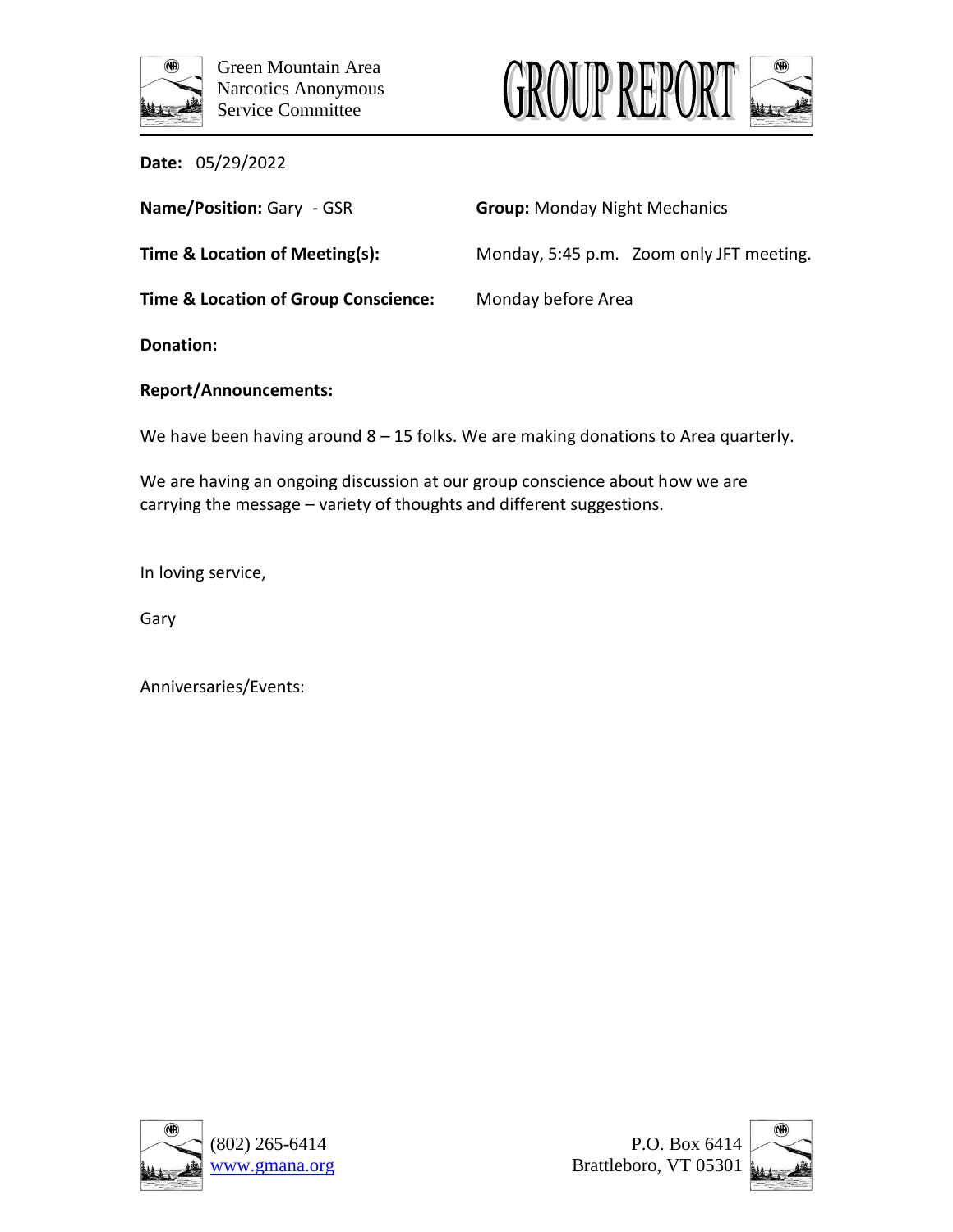



**Name/Position:** Remy - GSR **Group:** Our Primary Purpose **Time & Location of Meeting(s):** Thursdays - 7:00 – 8:15 p.m. In-person only Centre Congregational Church 193 Main Street Brattleboro VT 05301 **Time & Location of Group Conscience:** Last Thursday of the month directly after the regular meeting

**Donation:** 

**Report/Announcements:**

Hi Everyone,

We have been really struggling with attendance - it has mostly been me and the other addict that started this meeting. We need help with setting up and keeping this meeting going.

In loving service,

Remy





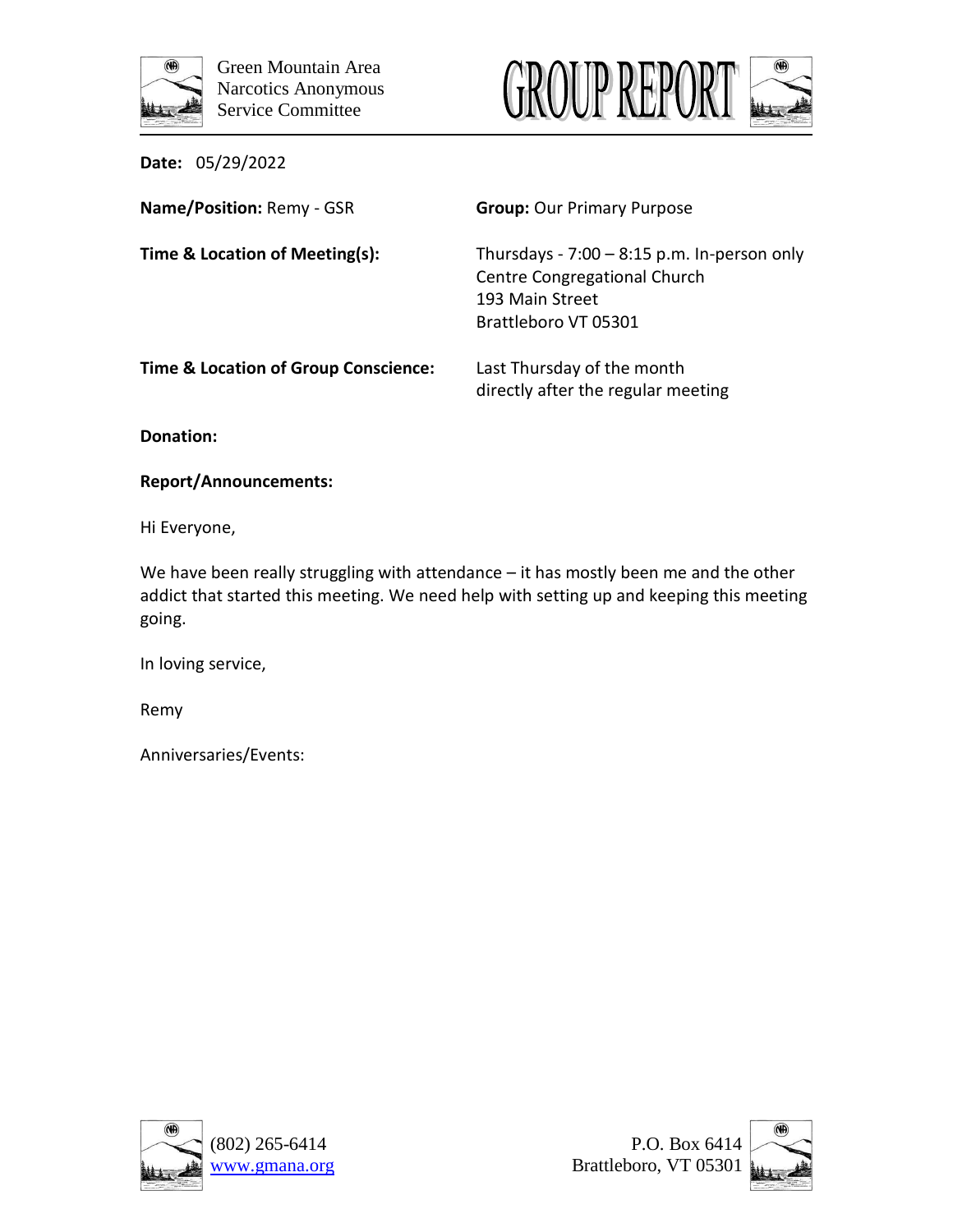



**Name/Position:** Karl C - GSR **Group:** Out of the Fog

**Time & Location of Meeting(s):** Friday **7:15** – 8:30 p.m. – In Person Only United Methodist Church 314 U.S. 4 Enfield, NH

month

**Time & Location of Group Conscience:** Last Friday before the last Sunday of every

**Donation:**

## **Report/Announcements:**

Hey Family,

Attendance continues to be steady (30 – 40 ppl) and the room is getting pretty full. I will be honest; we are keeping it going with the ticket drawing system. We decided to do a raffle (for sharing) and then we open the meeting up for about 10 minutes at the end for anyone who wants to do sharing.

We have the coffee going, we have snacks. We got spirituality onboard. We are definitely carrying the message over there. We are booked up for celebrations in June – we have one week open.

Service positions are all filled and group conscience attendance has been 10+. We just voted on having a designated key tag person, rather than just picking someone to do key tags, to get another service position going

In loving service,

Karl C.

Anniversaries/Events:

6/3 – Maggie 2 years 6/10 – Rocket 18 years  $6/17 - 8$  years





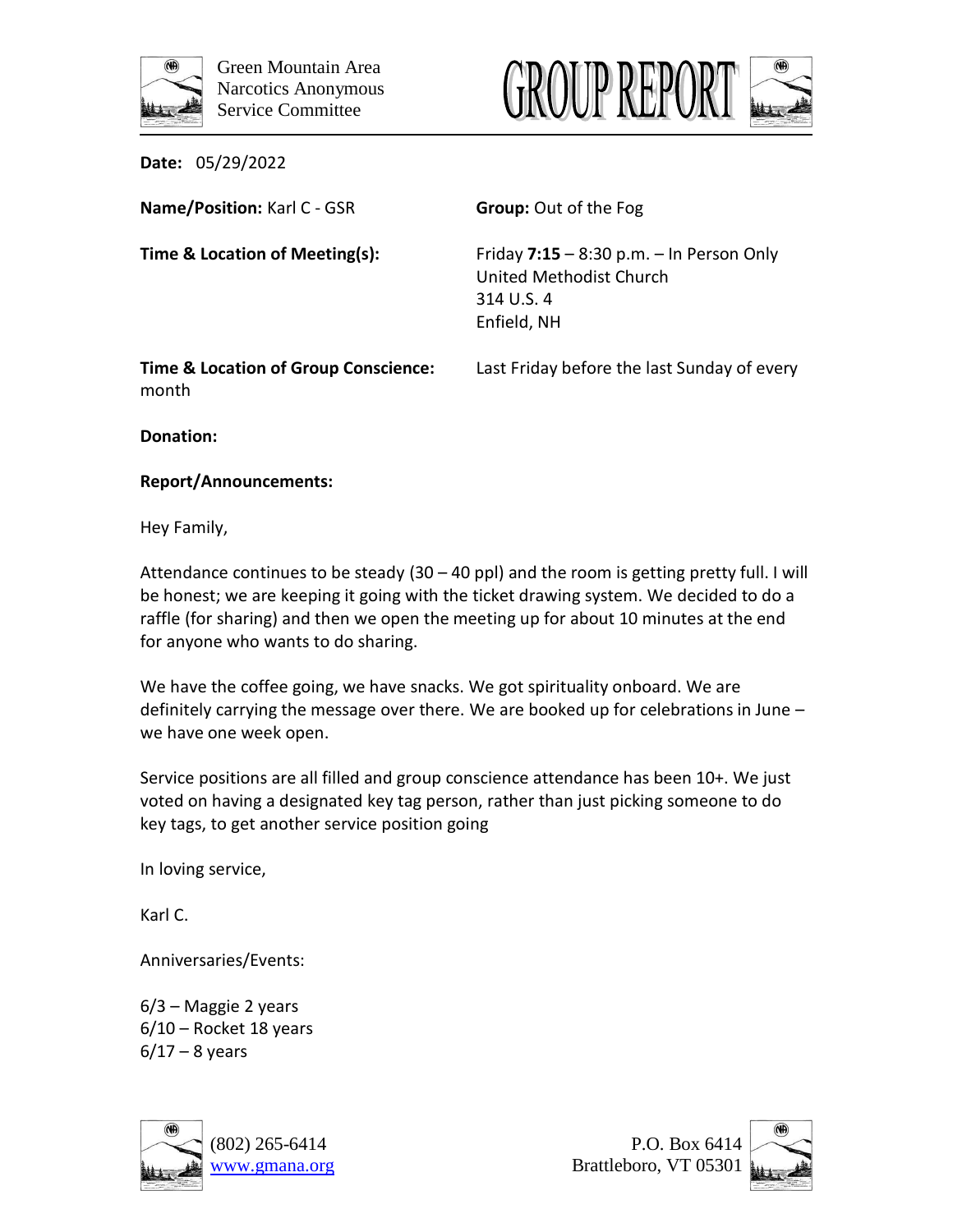



**Name/Position:** Sarah - GSR **Group:** Step It Up Women's Meeting

**Time & Location of Meeting(s):** Sunday, 7:00 p.m. Hybrid Meeting 62 Pleasant St, Unit 4, Broad St entrance Claremont, NH, NH, 03743  $7 - 8$  p.m.

**Time & Location of Group Conscience:** Sunday after Area

**Donation:**

# **Report/Announcements:**

We have excellent attendance. We had five in person, and ten on zoom. We are carrying the message!

In loving service,

Sarah





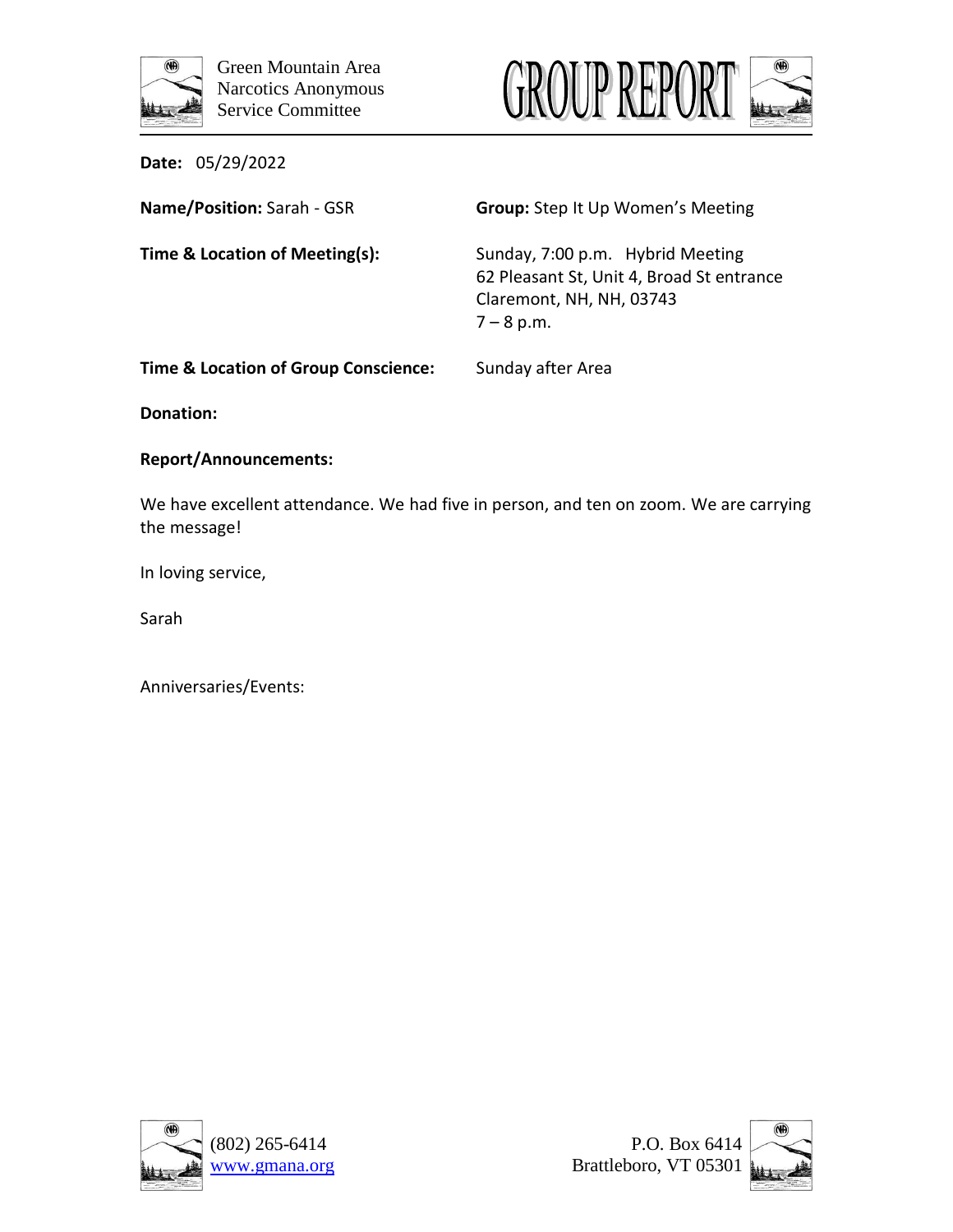





| Name/Position: Cheryl - GSR                     | <b>Group: The Breakfast Club</b>                                                    |
|-------------------------------------------------|-------------------------------------------------------------------------------------|
| Time & Location of Meeting(s):                  | Sunday, 9:00 a.m. Hybrid Meeting<br>YANA Center<br>36 Carpenter Street<br>Keene, NH |
| <b>Time &amp; Location of Group Conscience:</b> | Last Sunday of the month following regular<br>meeting                               |

**Donation:**

## **Report/Announcements:**

The group has been meeting at the YANA on Carpenter Street and it has been going great! Attendance is steady, at the center and a consistent presence online as well. Please come see us (in person, zoom) on Sunday mornings. We will welcome you in and love you up.

And in keeping with welcoming you in and loving you up, we as a group discussed what we did well this month, and what we can do better going forward. We are ordering a few more books (hence no donation this month), printing more of the cute QR code phone number list things to pass out, empowering all of our HG members to do more, see more, and say more – making sure all are welcomed in and assured they matter!

We are looking forward to starting up the breakfast-after-the-meeting meeting again, now that the weather is getting nicer  $\odot$ 

In Loving Service, Cheryl W





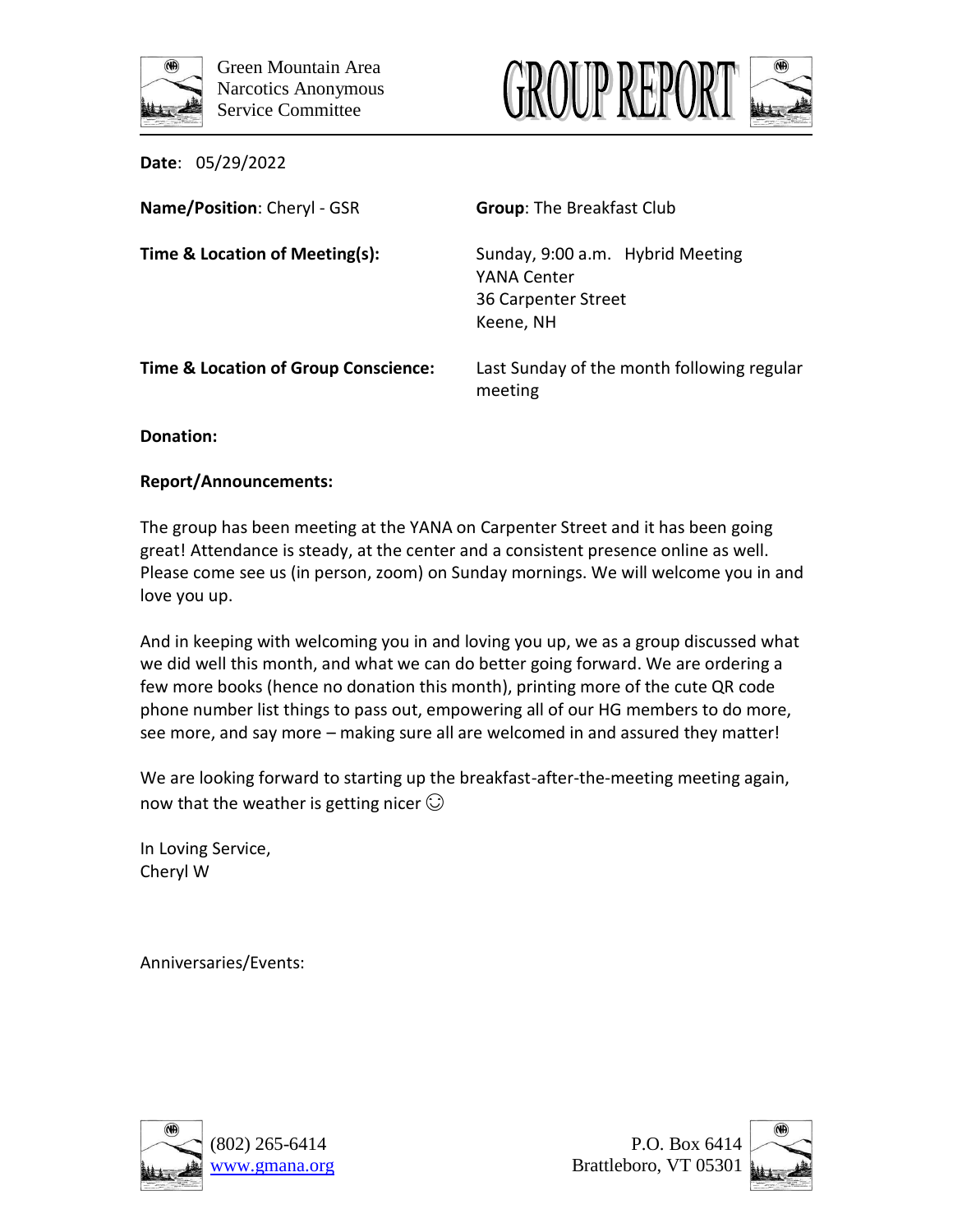



| Date: | 05/29/2022 |
|-------|------------|
|-------|------------|

| Name/Position: Kerri - GSR                      | <b>Group:</b> (The) Gift Called Life  |
|-------------------------------------------------|---------------------------------------|
| Time & Location of Meeting(s):<br>Only.         | Tuesdays, 7:00 p.m. - 8p.m. In-Person |
|                                                 | 18 School Street<br>Lebanon, NH       |
| <b>Time &amp; Location of Group Conscience:</b> | Tuesday before Area                   |

**Donation:**

# **Report/Announcements:**

Attendance has been pretty steady – around 20 - 30 people.

We have a donation to Area on the way - \$100.

In loving service,

Kerri



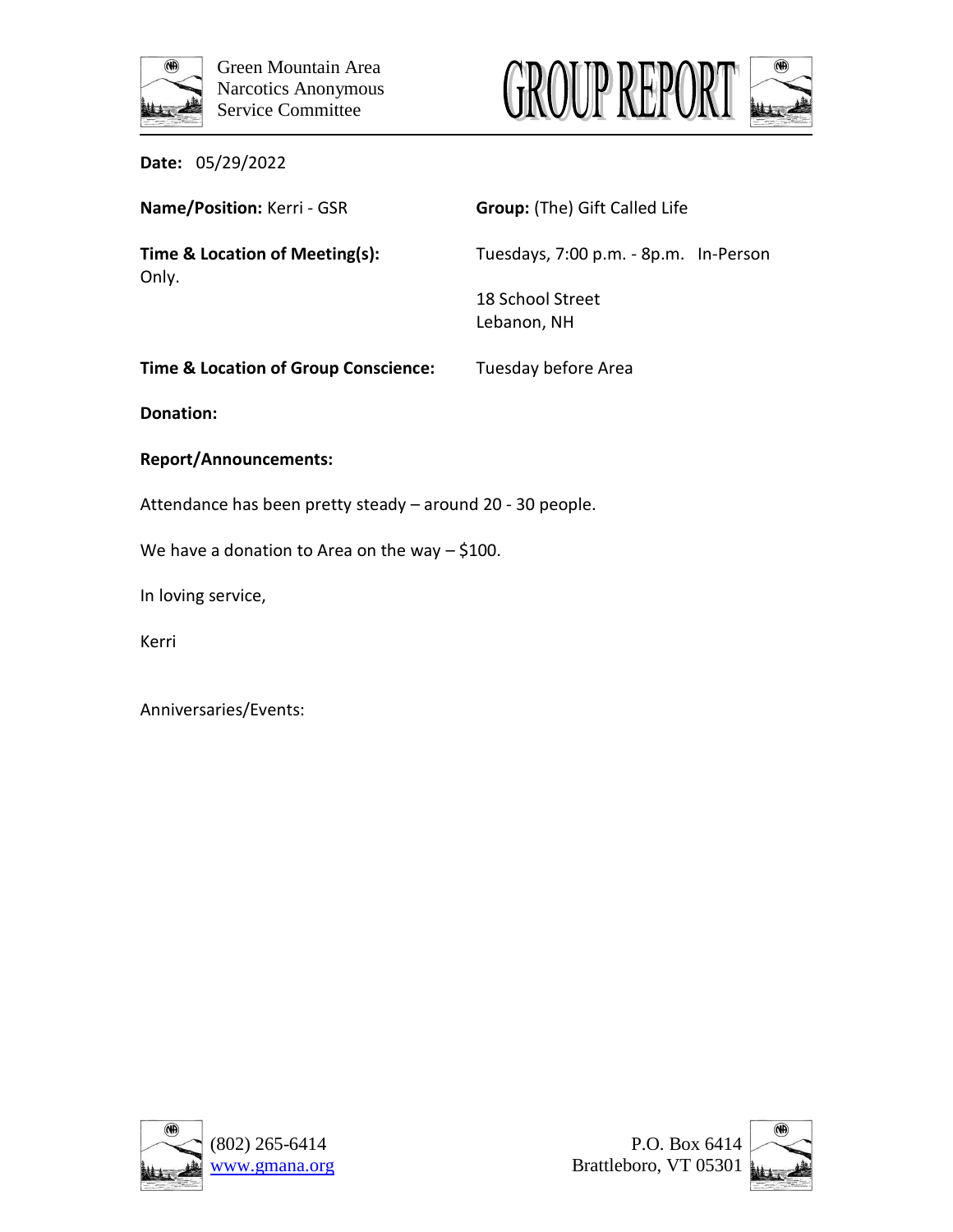



**Name/Position:** Colin - GSR **Group:** The Last Straw

**Time & Location of Meeting(s):** In person and zoom (hybrid)

Tue & Thursday 6:30-7:30. 3624 Main St (1st Congregational Church (Rm 102)) Manchester Village, VT, 05254

**Time & Location of Group Conscience:** 

**Donation:**

# **Report/Announcements:**

Hey Family,

No anniversaries coming up with this month. Attendance has been low but it is picking back up. We also elected an Alt. GSR.

A few members of our group have been involved in starting new meetings –

Saturdays – 7 – 8 at Turning Point in Rutland, VT Saturdays – 6 p.m. at Serenity House in Wallingford, VT

Also, two additional meetings at Turning Point in Bennington.

I will confirm the details and email PR to get them on the meeting list.

In loving service,

Colin





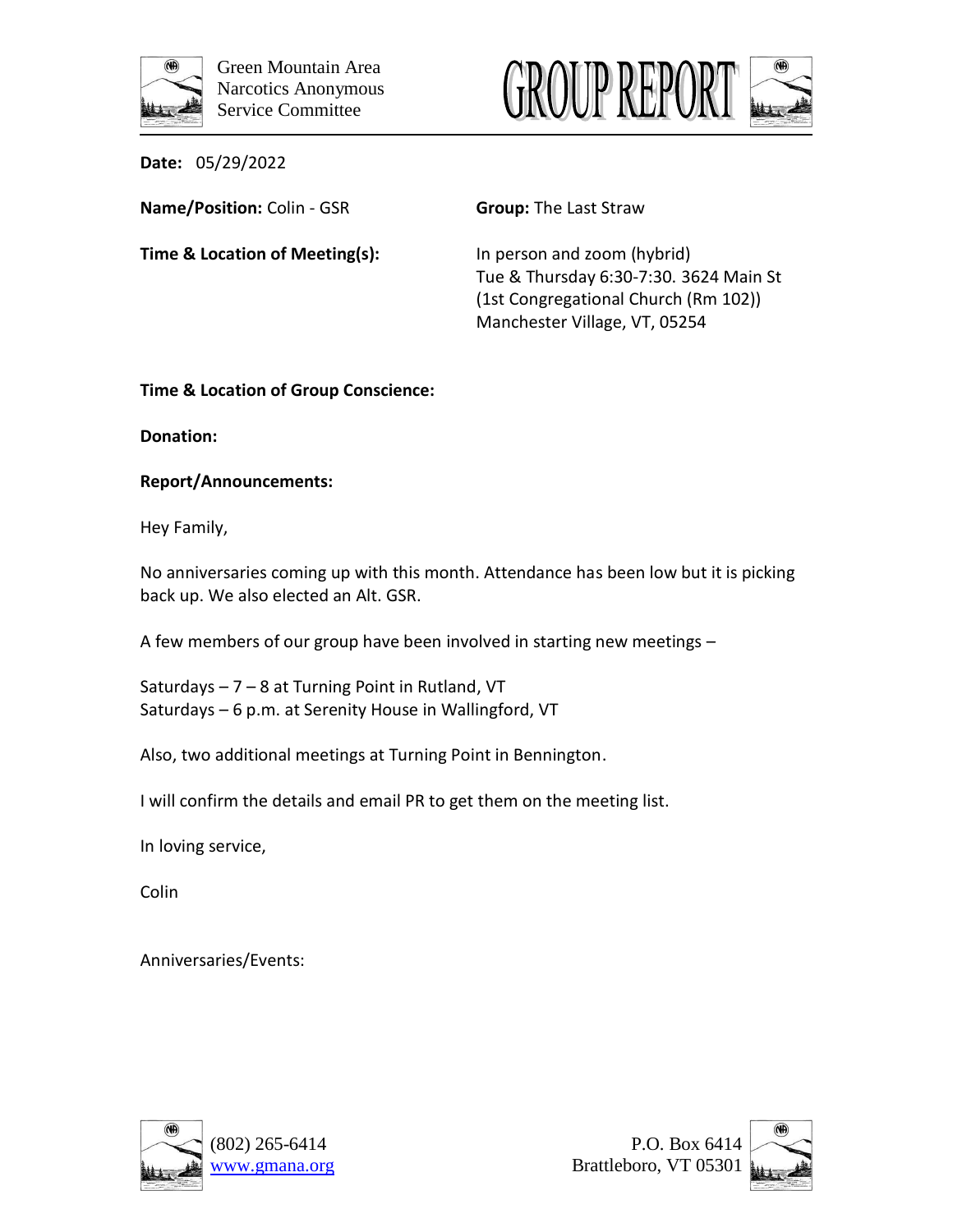



| Name/Position: Chad - GSR            | Group: We Can                                                         |
|--------------------------------------|-----------------------------------------------------------------------|
| Time & Location of Meeting(s):       | Thursdays, 7:00 p.m., In person!<br>69 Washington Street<br>Keene, NH |
| Time & Location of Group Conscience: | Thursday prior to the last Sunday of the<br>Month                     |

**Donation:** 

## **Report/Announcements:**

Good Afternoon,

Without embellishing, we had 35 people at this meeting last week versus the usual two. It was amazing.  $\circled{3}$ 

This is a solid homegroup, we are carrying the message – we have all of the boxes checked.

In loving service,

Chad





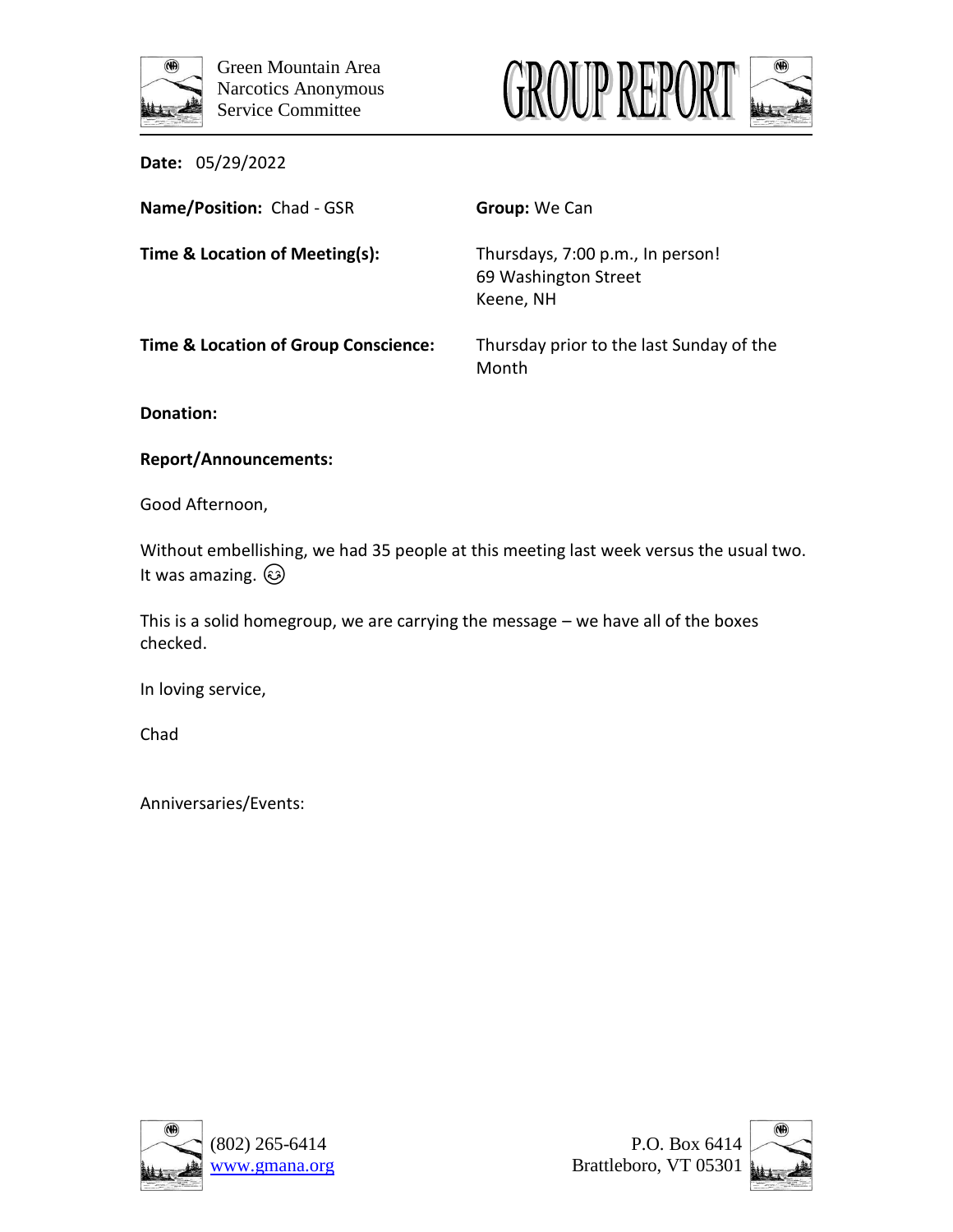



| Name/Position: Tomas - GSR           | <b>Group: Welcome Home</b>                                                                                                 |
|--------------------------------------|----------------------------------------------------------------------------------------------------------------------------|
| Time & Location of Meeting(s):       | Sundays, 6:00 p.m. - 7:00 p.m., In person!<br><b>Turning Point, Carriage House</b><br>44 School St, Bellows Falls VT 05101 |
| Time & Location of Group Conscience: | Sunday prior to the last Sunday of the<br>Month                                                                            |

**Donation:** 

## **Report/Announcements:**

We have had a total of four people over the last 4.5 months. This month I am going to look into making this a hybrid meeting to let people know about this new meeting.

This is a speaker-discussion meeting and am hopeful more people will come.

In loving service,

Tomas